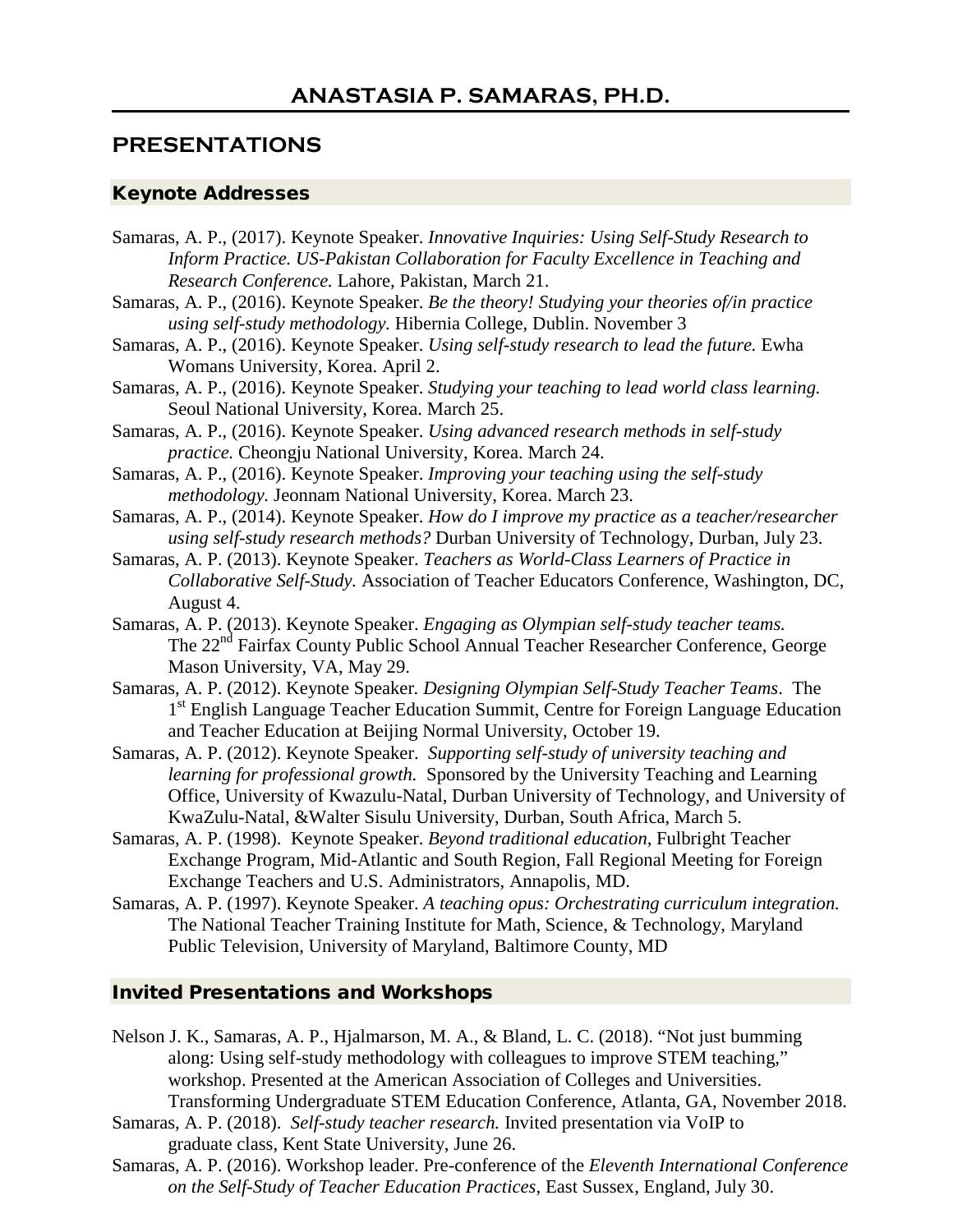- Samaras, A. P. (2016). *Self-study for the improvement of teaching and research and Launching your self-study of teaching.* Four workshops with cohorts of Pakistan educators. Collaboration for Faculty Excellence in Teaching and Research (CFETR) *to foster collaboration and strengthen person-to-person ties between U.S. and Pakistani faculty to further our collective understandings of effective pedagogical practices and expand research competencies of our university faculties* at GMU and University of Management and Technology (UMT), Lahore. April 20, 2016 and September 20 & 21, 2016
- Samaras, A. P. (2016). Invited interactive workshops. *Studying your teaching in a multidisciplinary group and Launching your self-study of teaching.* Mason Korea, Songdo, March 30-31, 2016
- Samaras, A. P. (2015). Panel Chair. Fulbright Scholars. George Mason University, Fairfax. September 10.
- Samaras, A. P. (2015) Invited Seminar Leader on *Self-Study of Professional Practice* for teachers and supervisors of Madrid community, July 3.
- Constantine, L. S., Samaras, A. P., & Smith, L. (2014). *Self-Study Scholars' Collaborative (S<sup>3</sup> C) on the Visually Rich Digital Learning Environment.* Recharge your teaching: New takes on "tired and true" teaching strategies. Invited presentation by the College of Education Human Development Professional Development Committee, November 20, 2014.

Samaras, A. P. (2014). Workshop leader. Pre-conference of the *Eleventh International Conference on the Self-Study of Teacher Education Practices*, East Sussex, England, July 31.

- Samaras, A. P., (2014). Invited Workshop, Transformative Education/al Studies, *Self-study research dissemination.* University of KwaZulu Natal, Durban, July 21-22.
- Samaras, A. P., (2014). Invited Talk with TES Project team on *Transdisciplinary self-study.* University of KwaZulu Natal, Durban, South Africa, July 23.
- Samaras, A. P., (2014). Invited Workshop, the New Scholarship Project, *New communities of practice for transforming practice/capacity development.* University of KwaZulu Natal, Durban, South Africa, July 24 & 25.
- Samaras, A. P. (2014). *Self-study teacher research.* Invited presentation via VoIP to graduate class, Kent State University, June 24.
- Parsons, A. W., Evmenova, A., Hjalmarson, M., Wagner, W., & Samaras, A. (2013). *Going the distance: Exploring online teaching and interaction through self-study*.Poster presented at the College of Education and Human Development Faculty Research Showcase, George Mason University, Fairfax, VA, February 4.
- Samaras, A. P. (2013). Invited Seminar Leader on the *Scientific Self-Study of Professional Practice* for teachers of English from the Beijing Normal University Professional Development Program, July 2.
- Samaras, A. P., (2013). Seminar Leader, *Scientific Self-Study of Professional Practice* for engineers from the National University of Science and Technology, Pakistan. NUST was designed to enrich the faculty's pedagogical skills and effectiveness in teaching undergraduate and graduate students enrolled in the STEM disciplines. The program was sponsored by the College of Education and Human Development's [Graduate School of](http://gse.gmu.edu/)  [Education](http://gse.gmu.edu/) and [Center for International Education.](http://cehd.gmu.edu/centers/cie/) June 18 and June 25.
- Samaras, A. P. (2013). Invited Seminar Leader on the *Scientific Self-Study of Professional Practice* for teachers of English from the Beijing Normal University Professional Development Program, July 2.
- Samaras, A. P. (2012). *Supporting Self-Study of Teaching and Learning for Professional Growth.*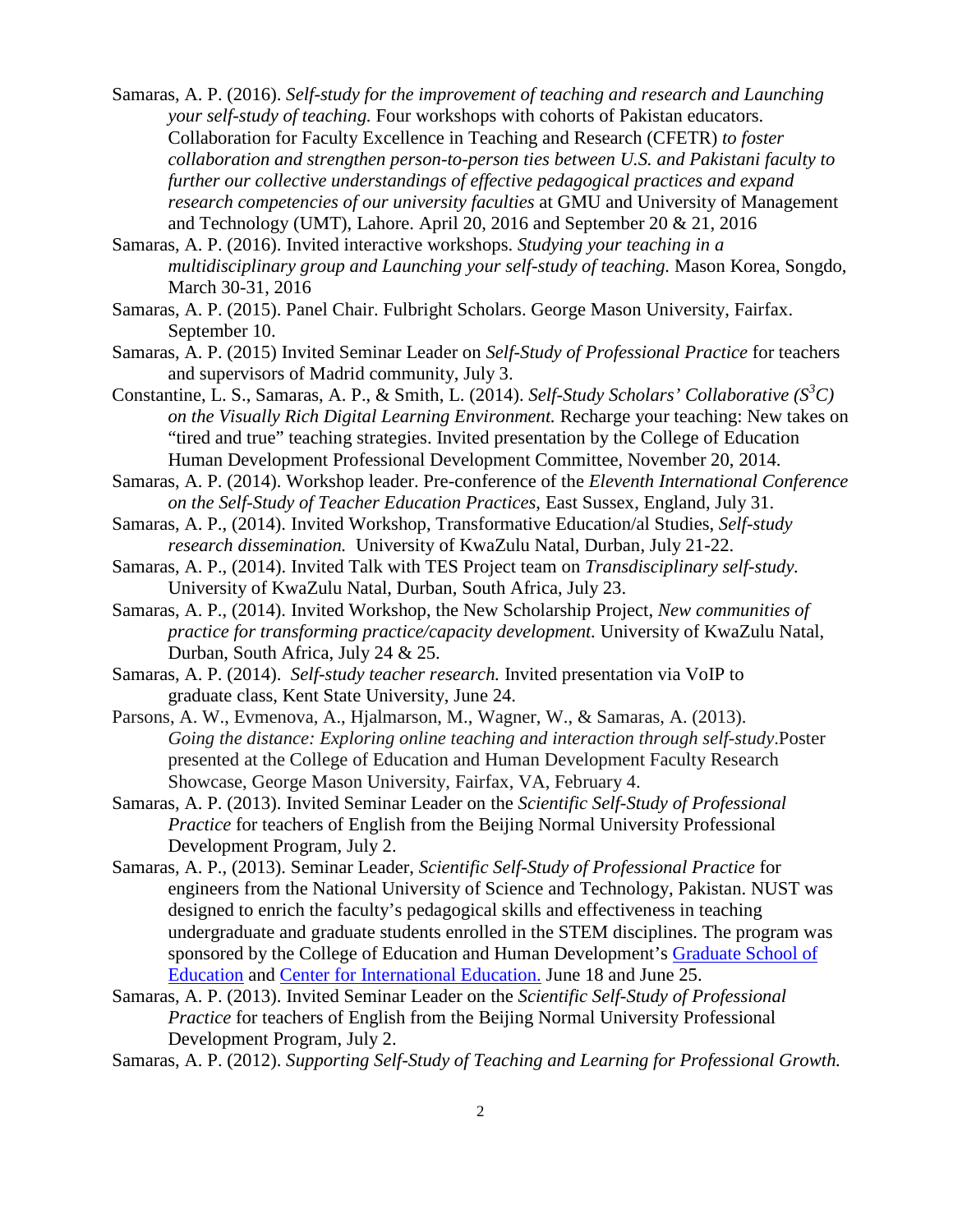Invited Workshop at The  $1<sup>st</sup>$  English Language Teacher Education Summit, Centre for Foreign Language Education and Teacher Education at Beijing Normal University, October 18.

- Samaras, A. P. (2012). *Self-Study Teacher Research*. Invited Talk and Workshop at the Fulbright Train the Trainers Workshop, University of Ioannina, Greece, October, 13.
- Samaras, A. P. (2012). Invited Talk as a Fulbright Alumni to faculty and students, University of Ioannina, Greece, October, 12.
- Samaras, A. P. (2012). *Teachers' Self-Study of Differentiation.* Invited Class Presentation. University of Ioannina. Greece, October, 11.
- Samaras, A. P. (2012). *Take Charge of Your Teaching through Self-Study Teacher Research*. Invited Talk at The American Community School in Athens, October 4.
- Samaras, A. P., Roman Mendoza, E., Smith, L., Swanson, R. (2012). Invited Discussion Hosts. *Scholars of Studying Teaching Collaborative* at The Innovations in Teaching & Learning, Center for Teaching Excellence, George Mason University, VA, September 21.
- Samaras, A. P. (2012). *Addressing issues of self-study research.* Invited presentation via VoIP to graduate class, Kent State University, June, 26.
- Crabill, M., Donnelly, S., Lieberman, D., Ritchie, G., Racines, D., & Samaras, A.P. (2012). *Selfstudy teacher research: What is it?* Panel presentation at the 21<sup>st</sup> Annual Teacher Researcher Conference held at George Mason University, VA, May, 24.
- Samaras, A. P. (2012). *Studying your teaching through collaborative inquiry and practice.*  Pedagogical Department of Primary Education, Special Education. University of Ioannina, Greece, March 20.

Samaras, A. P. (2012). *Self-study of Vygotskian theory to application.* Technology students and faculty. University of Ioannina, Greece, March 14.

Samaras, A. P., & Lunenberg, M. (2012). Workshop. Sponsored by Transformative Education/al Studies, University of Kwazulu-Natal, Durban University of Technology, and Walter Sisulu University, South Africa, March 5 and March 6. This work is a grant-funded self-study project - Transformative Education/al Studies (TES) with three universities (Durban University of Technology, University of KwaZulu-Natal, and Walter Sisulu University). Participants are early academics from various disciplines and their academic supervisors.

- Samaras, A. P. (2011). Invited Speaker and Workshop Facilitator. Faculty self-study and action research. Norfolk State University, Norfolk, VA, September 2.
- Samaras, A. P. with Grant Colleagues. (2011). Invited Speaker. A learning community of international scholars. Doctoral Seminar, George Mason University, VA.
- Samaras, A. P. (2010). *Take charge of studying your teaching.* College of Education Majors, University of Maryland, College Park, MD. Sponsored by the College of Education Alumni Board.
- Samaras, A. P. (2010). Invited Speaker on *Self-study teacher research for Teach for America Students* taught by Dr. Wendy Frazier, George Mason University, VA.
- Samaras, A. P. (2010). Invited Speaker and Panel Moderator for Plenary Session. *People as scaffolds in girls' lives from a Vygotskian perspective* at the *Girls Incorporated 58th Biennial National Conference Girls Incorporated National Conference: Inspired for life: To become somebody you never expected, but someone else did.* Washington Marriott Hotel, Washington, DC.

Samaras, A. P. (2009). *Studying your teaching with an innovative research approach.* Table Talk.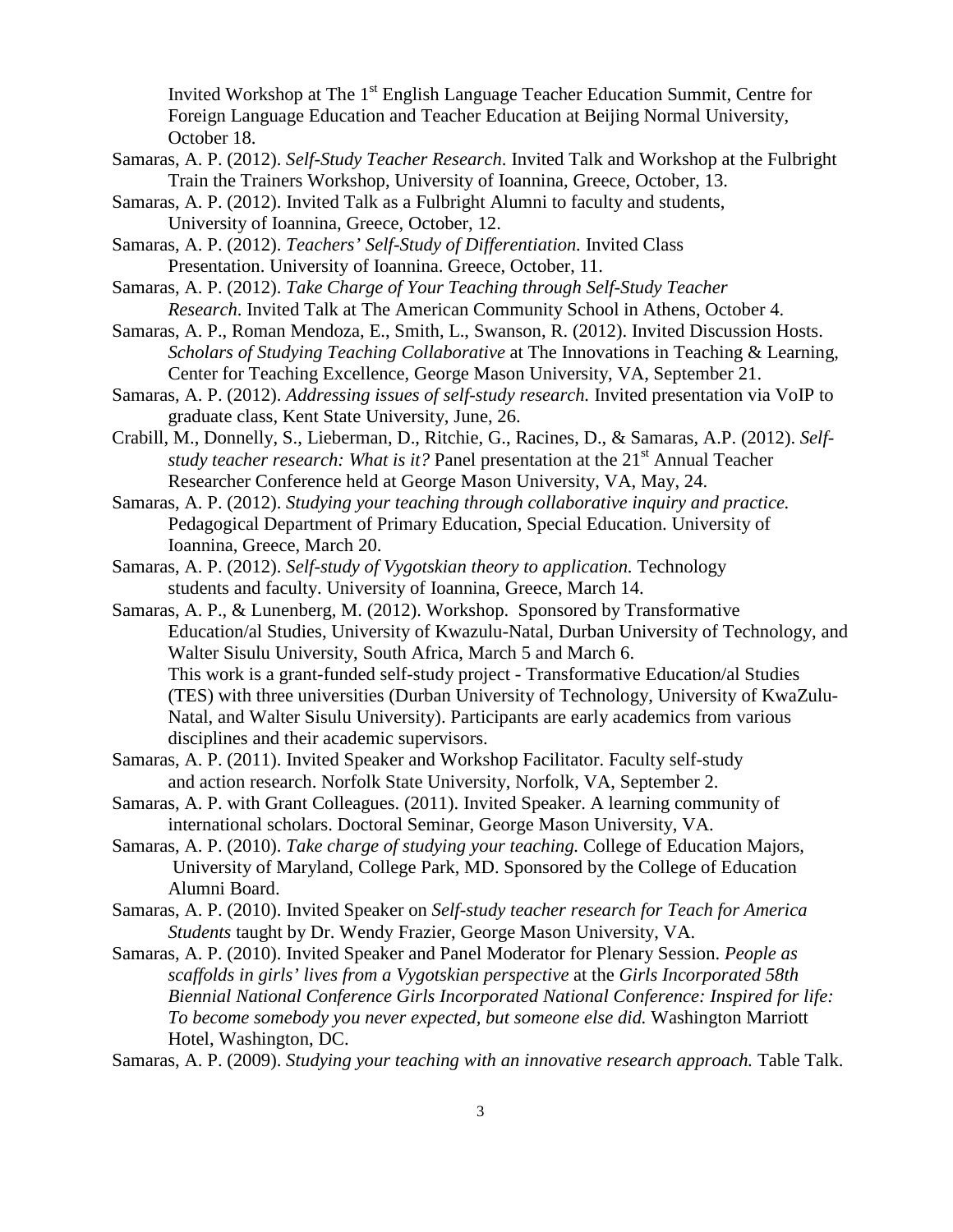Innovations in Teaching and Learning Conference. Center of Teaching Excellence, George Mason University, VA.

- Samaras, A. P. (2009). Invited Speaker. *Self-study teacher research for early childhood educators.* Doctoral level early childhood education class taught by Dr. Sylvia Sanchez, George Mason University.
- Samaras, A. P. (2009). Invited Speaker. Vrije University, Amsterdam, Center for Educational Training, Assessment, and Research. *Studying your practice with an innovative research approach.*
- Samaras, A. P. (2009). Invited Speaker. University of Iceland. School of Education. *Building a university learning community of self-study scholarship in Iceland.*
- Samaras, A. P. (2008). Invited Speaker. Suggestions for assessing your self-study research project. Presentation at the Annual Meeting of the American Educational Research Association, Business Meeting of the Self-Study of Teacher Education Practices SIG, New York, NY.
- Samaras, A. P. (2008). Invited Speaker. Conversations on self-study research and implications for teacher education, Victoria University, Footscray Park Campus, Melbourne, Australia.
- Samaras, A. P. (2008). Invited Speaker: *Arts-based self-study research.* Teacher Education Master's Capstone Research Course, University of Hawaii, Manoa.
- Samaras, A. P. (2008). Invited Speaker: *Articulating your self-study research question using Haiku.* Doctoral Research Proposal Course, University of Hawaii, Manoa.
- Samaras, A. P., Breslin, D., Johri, A. K., McIIwain, M. J., & Pratt, T. (2008). Invited Speaker. *Critical friend work in self-study research.* Doctoral Seminar, George Mason University, VA.
- Samaras, A. P. (2006). Invited Speaker. *Self-study research.* Doctoral Seminar, George Mason University, VA.
- Samaras, A. P., & Freese, A. R. (2006). Invited Book Talk. *Self-Study of Teaching Practices.*  Bowie State University, Maryland.
- Samaras, A. P., & Freese, A. R. (2006). Invited Book Talk. *Self-Study of Teaching Practices.* University of Maryland, Baltimore County, Maryland.
- Samaras, A. P., & Freese, A. R. (2006). Invited Book Talk. *Self-Study of Teaching Practices.*  Marymount University, Arlington, VA.
- Samaras, A. P., & Freese, A. R. (2006). Invited Book Talk. *Self-Study of Teaching Practices.*  Montclair University, Montclair, NJ.
- Samaras, A. P., & Freese, A. R. (2006). Invited Book Talk. *Self-Study of Teaching Practices. \* George Mason University, VA.
- Samaras, A. P., & Freese, A. R. (2006). Invited Book Talk. *Self-Study of Teaching Practices.*  George Washington University, Washington, DC.
- Samaras, A. P., & Freese, A. R. (2006). Invited Book Talk. *Self-Study of Teaching Practices.*  Country Day School, McLean, VA.
- Samaras, A. P. (2006). Invited Speaker. *Studying your teaching with an innovative approach.* Faculty Showcase, The Center for Teaching Excellence, George Mason University, VA.
- Samaras, A. P. (2005). Invited Speaker. *Taking your theory into your practice: Selfstudy of Vygotskian applications in two teacher education programs.*, Doctoral Seminar, George Mason University, VA.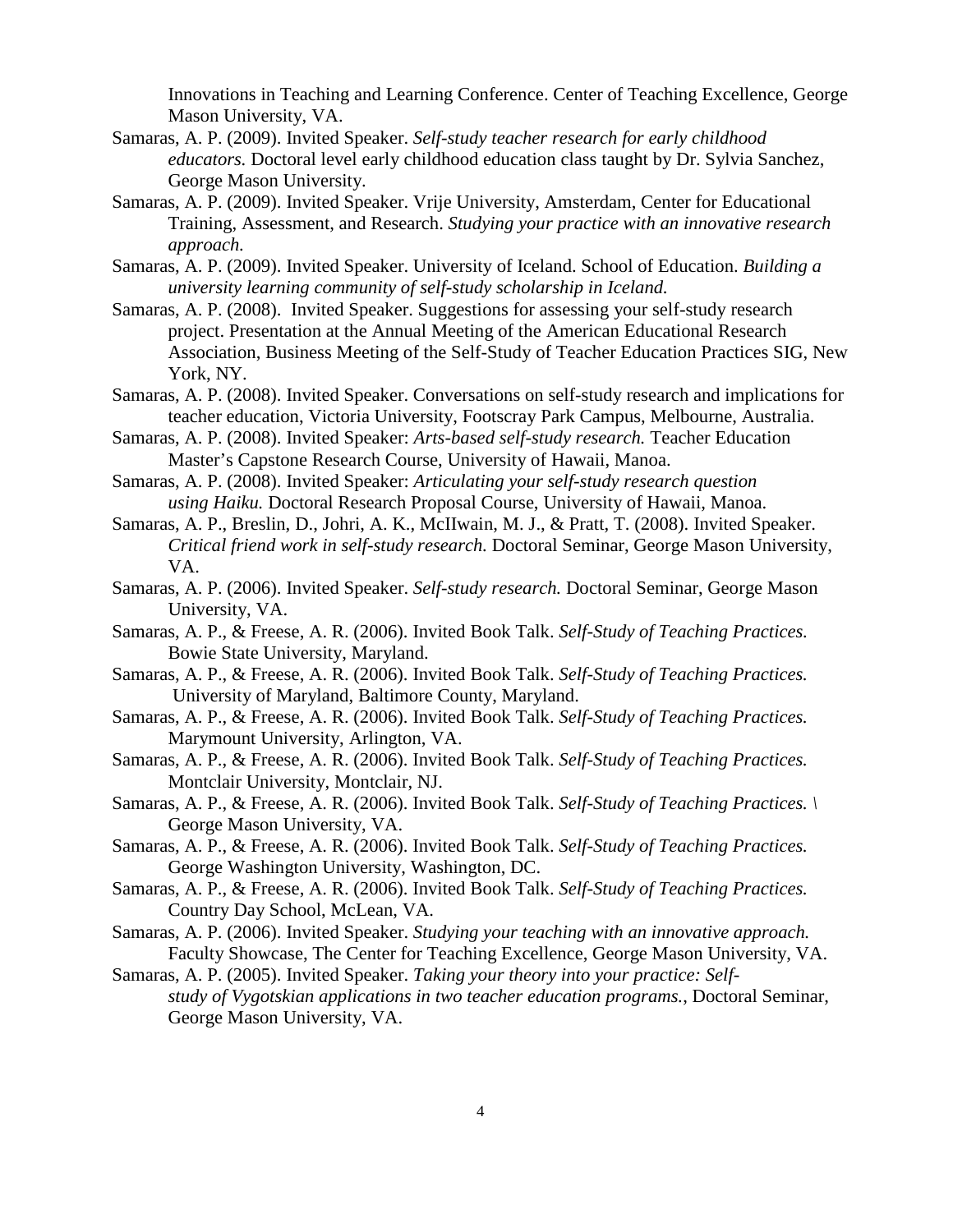- Samaras, A. P. (2005). Invited Moderator: Teaching for development: A Panel of Classroom Teachers and Teacher Educators with H. Cyrus, C. Lobman, M. Lundquist, J. Martinez, & B. O'Neil. *Vygotsky at work and play in educational, therapeutic and organizational settings*. East Side Institute for Group and Short Term Psychotherapy. New York, NY. CD of talk created for distribution.
- Samaras, A. P., Weller, K. L., Kayler, M. A., & Rigsby, L. C., & Niver, A. D. (2004). Invited Speaker. *WebCT: A powerful tool for communication, collaboration, and research*. Faculty Showcase, The Center for Teaching Excellence and the Instructional Resource Center, George Mason University, VA.
- Samaras, A. P. (2004). Invited Speaker. *There is no box when doing self-study: A way out-of-thebox experience for practicing teachers.* Doctoral Seminar, George Mason University, VA.
- Samaras, A. P. (2004). Invited Speaker. *Learning zones: Potentials for cognitive change in teacher education programs*. University of Hawaii, Department of Education, Honolulu, Hawaii.
- Samaras, A. P. (2001). Keynote Speaker. *Part of the same stream,* Phi Gamma Mu Awards Ceremony, CUA, Washington, DC.
- Samaras, A. P. (1998). Invited Speaker. *How to succeed in STATE/NCATE reviews. NCATE Accreditation Conference for Deans of Education*. Washington, DC.
- Samaras, A. P. (1997). Invited Speaker. *What to know about NCATE accreditation,* Conference for Deans of Education. National Council for Accreditation of Teacher Education (NCATE), Arlington, VA.
- Samaras, A. P., & Kassen, M. A. (1996). Invited Speaker. *Schooling in America: Implications for Costa Rica educational system A seminar for visiting Costa Rican educators.* National Association of Secondary School Principals, Reston, VA
- Samaras, A. P. (1994). Invited Speaker. *Into the mainstream: Remembering ethnic life in Annapolis, 1945-1965. A panel discussion with reflections from members of the Italian, Jewish, African-American and Greek communities.* Maryland Humanities Council, The National Endowment for the Humanities and The Congregation Kneseth Israel, Annapolis, MD
- Samaras, A. P. (1984). Invited Speaker. *Teaching children from a Greek culture: A multicultural workshop for educators.* Board of Education of Anne Arundel County Schools, Annapolis, MD

## Refereed Conference Papers

- Samaras, A. P. & Pithouse-Morgan, K. (2018). *Polyvocality professional learning: Growing a global design for faculty development.* Paper presented at the [2nd Annual International](https://www.atiner.gr/coledu)  [Symposium on "Higher Education in a Global World"](https://www.atiner.gr/coledu) [Athens Institute for Education and](http://www.atiner.gr/)  [Research,](http://www.atiner.gr/) Athens, Greece, July 9.
- Fox. R., & Samaras, A. P. (2018). *Exploring purposeful change: Improving teaching practice and organizational learning through a U.S.-Pakistani international university partnership program.* Paper presented at the [2nd Annual International Symposium on "Higher](https://www.atiner.gr/coledu)  Education in a Global World" [Athens Institute for Education and Research,](https://www.atiner.gr/coledu) Athens, [Greece,](https://www.atiner.gr/coledu) July 9.

Pithouse-Morgan, K., & Samaras, A. (2018). *Inventing a poetic bricolage: Co-learning about the*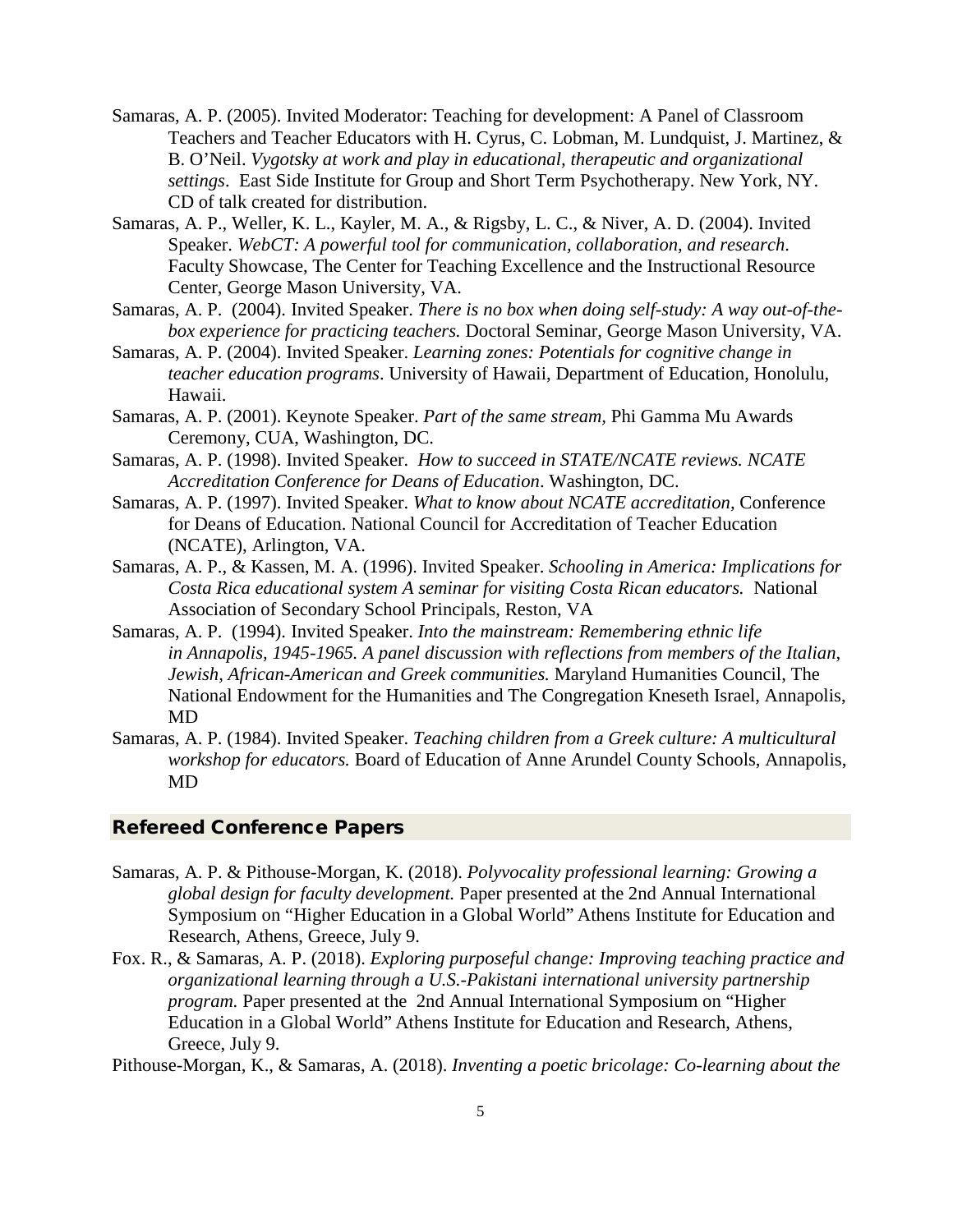*why of facilitating and enacting transdisciplinary self-study*. Paper presented at the 12th International Conference on Self-Study of Teacher Education Practices: Pushing boundaries and crossing borders: Self-study as a means for knowing pedagogy Herstmonceux, UK. July 16.

- Lebrón, J., Bauer, S., Fox, R., Samaras, A., Wrightsman, K., & Marklein, M. (2018, April) *From faculty agency to organizational learning through international collaboration.* Paper presented at annual meeting of the American Education Research Association, New York, NY.
- Ritter, J., Lunenberg, M., Pithouse-Morgan, K., Samaras, A. P., & Vanassche, E. (2018). *On facilitating self-study of teacher education practices in different national and transnational contexts*. Symposium presented at the American Educational Research Association Annual Meeting: "The Dreams, Possibilities, and Necessity of Public Education", New York, USA.
- Bland, L. C., Hjalmarson, M., & Nelson, J., Samaras, A. (2018). *To map or to model: Evaluating dynamism in organically evolving faculty development.* American Society for Engineering Education Conference and Exposition Proceedings, Salt Lake City, UT. June.
- Samaras, A. P., Hjalmarson, M., Bland, L., Nelson, J., & Christopher, E. (2017). *STEM Selfstudy of teaching inquiry group: Getting out of our element.* Presentation at the Annual Conference of the Association of Higher Education (ASHE). Houston, TX, November, 10.
- Wrightsman, K., Bauer, S., Fox, R., Markein, M. Samaras, A. P. (2017. *Individual and institutional change via faculty development: Year One results from an international university partnership program.* Presentation at the Annual Conference of the Association of Higher Education (ASHE). Houston, TX, November 10.
- Bland, L. C., Hjalmarson, M., Nelson, J., & Samaras, A. P. (2017). *Applying Conjecture Mapping as a Design-Based Research Method to Examine the Design and Implementation of a Teaching Development Project for STEM Faculty*. Paper presented at the American Society for Engineering Education (ASEE) Annual Conference, Columbus, OH. June.
- Gerasimova, D., Hjalmarson, M., Nelson, J., Bland, L., & Samaras, A. P. (2017). *Faculty learning communities as a means of fostering interactive teaching: Broadening or deepening?* Paper to be presented at the Annual Meeting of the American Educational Research Association, San Antonio, TX. April 29.
- Nord, J. A., Samaras, A. P., Ericson, R., Ikonomidou, V., Rytikova, I., Sachs, R. Schwebach, J. R., Nelson, J., Gerasimova, D. & Bland, L. (2016). *Teaching as a creative and learning process.* Proceedings of the Innovations in Teaching and Learning Conference. Center for Teaching and Faculty Excellence. George Mason University, Fairfax, VA, September 16 <http://dx.doi.org/10.13021/G8002C> <http://journals.gmu.edu/ITLCP/article/view/1534>

Neslon, J. Gerasimova, D., Samaras, A. P. Bland, L., Hjalmarson, M. (2016). *Implementation of* 

- *interactive teaching strategies across STEM disciplines.* Proceedings of the Innovations in Teaching and Learning Conference. Center for Teaching and Faculty Excellence. George Mason University, Fairfax, VA, September 18<http://dx.doi.org/10.13021/G8TC7H> <http://journals.gmu.edu/ITLCP/article/view/1485>
- Samaras, A. P., Pithouse-Morgan, K., Chisange, T., Connolly, J., Constantine, L. S., Meyiwa, T., Smith, L., Meyiwa, T., & Timm, D. (2016). *Networkism: Dialoguing about co-facilitating transdisciplinary self-study professional learning communities*. Paper presented at the Eleventh International Conference on the Self-Study of Teacher Education Practices, East Sussex, England (pp. 162-165). Auckland, Australia: University of Auckland. August 2.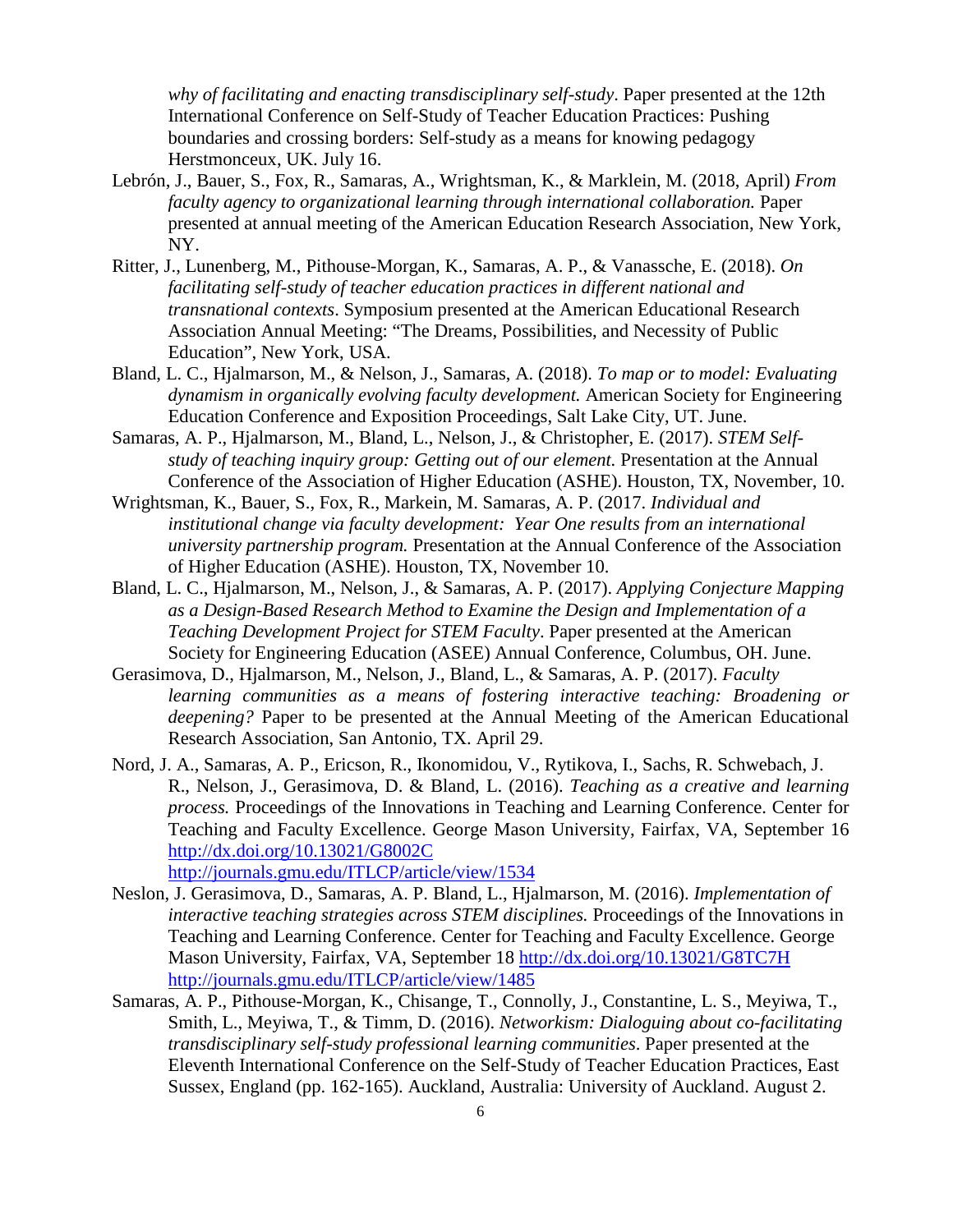- Pithouse-Morgan, K., Coia, L., Taylor, M., & Samaras, A. P. *Polyvocal research jamming: A quartet enacting methodological inventiveness in self-study* (2016). Paper presented at the Eleventh International Conference on the Self-Study of Teacher Education Practices, East Sussex, England (pp. 129-142). Auckland, University of Auckland. August 1.
- Hjalmarson, M. ,Nelson, J., Edwards, C., Bland, L., & Samaras, A. P. (2016). *SIMPLE design framework for teaching development across STEM*. Poster presented at the annual conference of the American Society for Engineering Education, New Orleans, June 27.
- Ikonomidou, V., Samaras, A. P. & Kotari, V. (2016). *Examining choice in self-directed tier Homework assignments in college-level engineering courses.* Poster presented at the annual conference of the American Society for Engineering Education, New Orleans, June 27.
- Pithouse-Morgan, & Samaras, A. P.(2016). Symposium Co-Organizer and co- author. Symposium Included 5 papers with 12 authors. *Polyvocal professional learning through self-study research.* Paper presentation at the Annual Meeting of the American Educational Research Association, Washington, DC. April
- Hjalmarson, M. ,Gerasimova, D.,Nelson, J., Edwards, C., Bland, L., & Samaras, A. P. (2016). *Faculty professional development through teaching development groups: Principles in action.* Paper presentation at the Annual Meeting of the American Educational Research Association, Washington, DC. April
- La Croix, L., Kidd, J. K., Burns, M. S., Samaras, A. P. (2016). *Analytic writing exchanges: A forum for envisioning and enacting effective writing practices for young children.* Paper presentation at the annual meeting of the American Educational Research Association in Washington, D.C. April
- Nelson, J., Bland, L., Edwards, C., Kosoglu, L., Lorie, C., Nelson, M., Pettigrew, K., Rosenberg, J., Samaras, A., & Schwebach, J. (2015). *Using teaching development groups to support innovative teaching and pedagogical research.* Proceedings of the Innovations in Teaching and Learning Conference. Center for Teaching and Faculty Excellence. George Mason University, Fairfax, VA, September 18 [http://journals.gmu.edu/ITLCP/article/view/626.](http://journals.gmu.edu/ITLCP/article/view/626) DOI : <http://dx.doi.org/10.13021/G8S88J>
- Smith, L., Casey, A., Scott Constantine, L., Ericson, B. Evmenova, A., Ewell, M., Hudson, S., Lee, S., Lukes, L., Muir, S., Nelson, J. Poms, L., Reid, S., & Samaras, A. P., (2015). *A visual odyssey.* Proceedings of the Innovations in Teaching & Learning, Center for Teaching and Faculty Excellence, George Mason University, Fairfax VA, September 18. [http://journals.gmu.edu/ITLCP/article/view/654.](http://journals.gmu.edu/ITLCP/article/view/654) DOI: <http://dx.doi.org/10.13021/G8MS38>
- Pithouse-Morgan, K. & Samaras, A. P. (2015). *Being a self-study researcher in a digital world: Future-oriented research and pedagogy in teacher education*. Presentation at the *17th* Biennial International Study Association of Teachers and Teaching Conference (ISATT) Auckland, New Zealand, July 15, 2015.
- Samaras, A. P., Rodick, W., H. Frank, T. J. Williams, M. Ap., & Christoper, E. (2015). *A collective self-study to improve program field and clinical experience*s. Paper presentation at the Annual Meeting of the American Educational Research Association, April 9.
- Pithouse-Morgan, K., & Samaras, A. P. (2014). *Thinking in space*: Learning about dialogue as method from a trans-continental conversation about trans-disciplinary self-study. Tenth International Conference on the Self-Study of Teacher Education Practices, East Sussex, England, August 5.
- Samaras, A. P., Morfidi, E. (2014). *Co-teaching literacy experiences of Greek special education teachers: Implications for collaborative self-study*. Paper Presentation at the Annual Meeting of the American Educational Research Association, Philadelphia, April 7.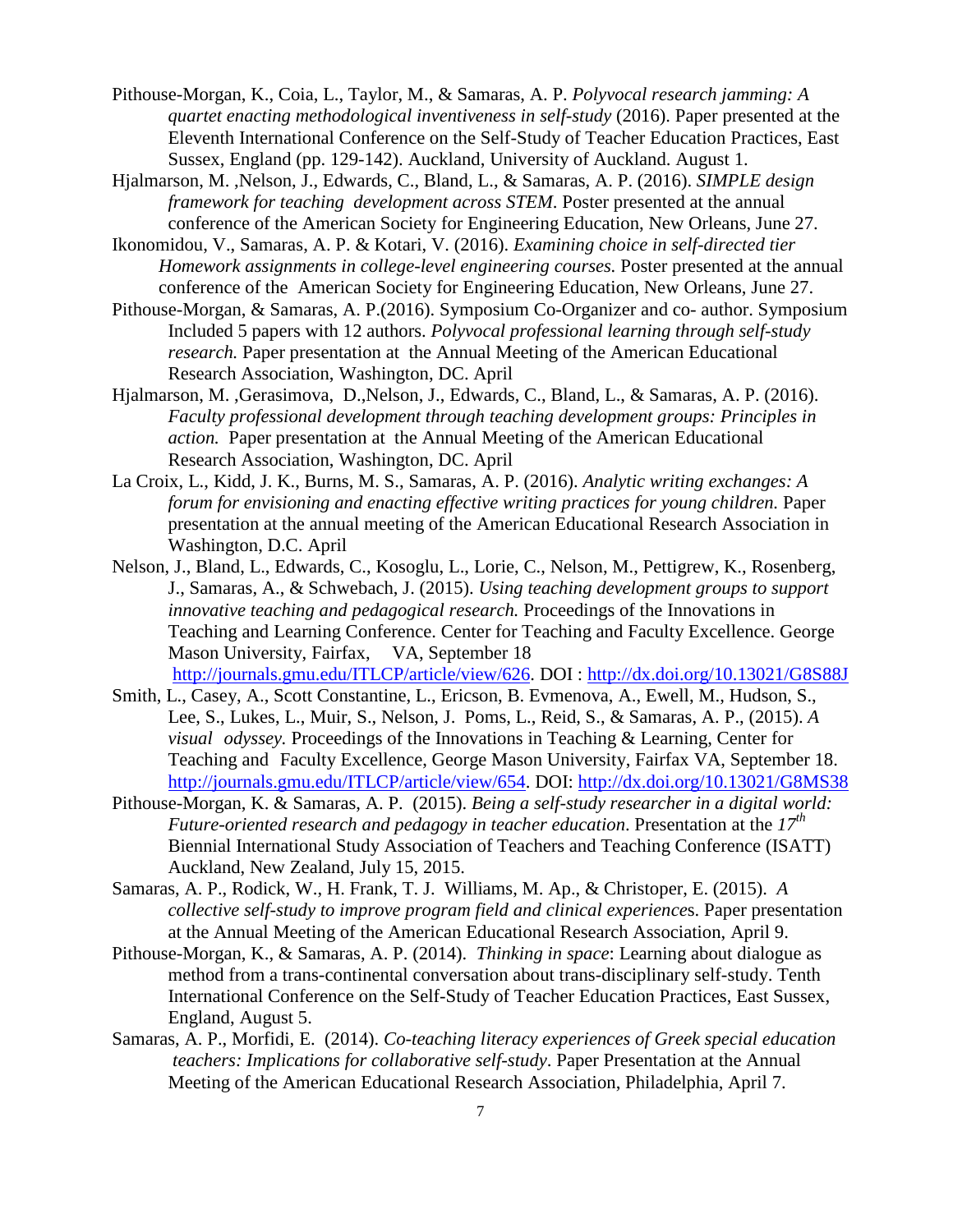- Ward Parsons, A., Evmenova, A., Hjalmarson, M. & Samaras, A. P. (2014). *Self-study of online teaching in education: Multiple contexts and strategies for peer interaction online*. Annual Meeting of the American Educational Research Association, Philadelphia, April 7.
- Smith, L., DeArmendi, N., Ericson, R., Hjalmarson, M. Evmenova, A., Jazaeri, A., Roman Mendoza, E., Ozdemir, D., Samaras, A., Swanson, R., Wagner, W., Wang, D., Ward Parsons, A., Zhou, Y. (2013). *An action-oriented response to e-learning*. Presentation at the Innovations in Teaching and Learning Conference. Center for Teaching and Faculty Excellence, George Mason University, September 20.
- Samaras, A. P. (2013). *Learning by leading: Facilitating a Cross-disciplinary faculty self-study group.* Presentation at the Annual Meeting of the American Educational Research Association, San Francisco, April.
- Samaras, A. P., Smith, L., Harmon, L., Nasser, I., Smith, T., Borne, K., Parsons, S., Woodville, L., Constantine, L., Roman-Mendoza, E., Suh, J., Swanson, R., & Karczmarczyk, D. (2012). *Reforming in the first person plural: Explorations of a faculty self-study collaborative.* Paper presentation at the Ninth International Conference on the Self-Study of Teacher Education Practices, East Sussex, England, August.
- Tobery-Nystrom, J. C., Samaras, A. P. (2012). *Self-study of a teacher-educator's self-efficacy using a critical friend network.* Paper presentation at the Ninth International Conference on the Self-Study of Teacher Education Practices, East Sussex, England, August.
- Parsons, S., Nasser, I., Samaras, A. P., Smith, T., & Suh, J. (2012). *Scholars of Studying Teaching Collaborative (SoSTC): A cross-disciplinary initiative to improve our practice as university instructors.* Symposium presentation at the Annual Meeting of the American Educational Research Association, Vancouver, April.
- Smith, L., & Samaras, A. P. (2011). *Reform in the first person.* Paper Presentation at Annual conference of the International Society for the Scholarship of Teaching and Learning (SoTL), Milwaukee, WI, October 20-23.
- Samaras, A. P., Fox, R. K., with Anastasiadou, T., Galanaki, D., Karalazarou, S., Moysidis, G., & Roumeliotou, M. (2011). *Examining Greek teachers' professional development through eportfolios.* Paper presentation at the International Conference on Information and Communication Technologies in Education. Rhodes, Greece, July 8.
- Smith, T., Borne, K. Harmon, L. Constantine, L., Suh, J., Roman Mendoza, E., Nasser, I., Parsons, S., Samaras, A. P., Smith, T., Swanson, R., Woodville, L. (2011). *A faculty learning salon*. Presented at The Innovations in Teaching & Learning, Center for Teaching Excellence, George Mason University, VA, October 3.
- Samaras, A. P., Fox, R. K., with Anastasiadou, T., Galanaki, D., Karalazarou, S., Moysidis, G., & Roumeliotou, M. (2011). *Examining Greek teachers' professional development through eportfolios.* Paper presentation at the International Conference on Information and Communication Technologies in Education. Rhodes, Greece, July 8.
- Fernández, R., Olsen, M., Racines, D., Stroble, W., & Samaras, A. P. (2012). *Got critique! Developing a habit of mind for peer review*. Presentation at the College of Education and Human Development Faculty Research Symposium, George Mason University, VA. February 6.
- Samaras, A. P. (2011). *"God" is capitalized: Using the lost art of letter writing in teaching qualitative research.* The Annual Meeting of the American Educational Research Association, New Orleans.
- Guðjónsdóttir, H., Dalmau, M. C., Samaras, A. P., Davies, A., Kelly, C. (2011). *What is*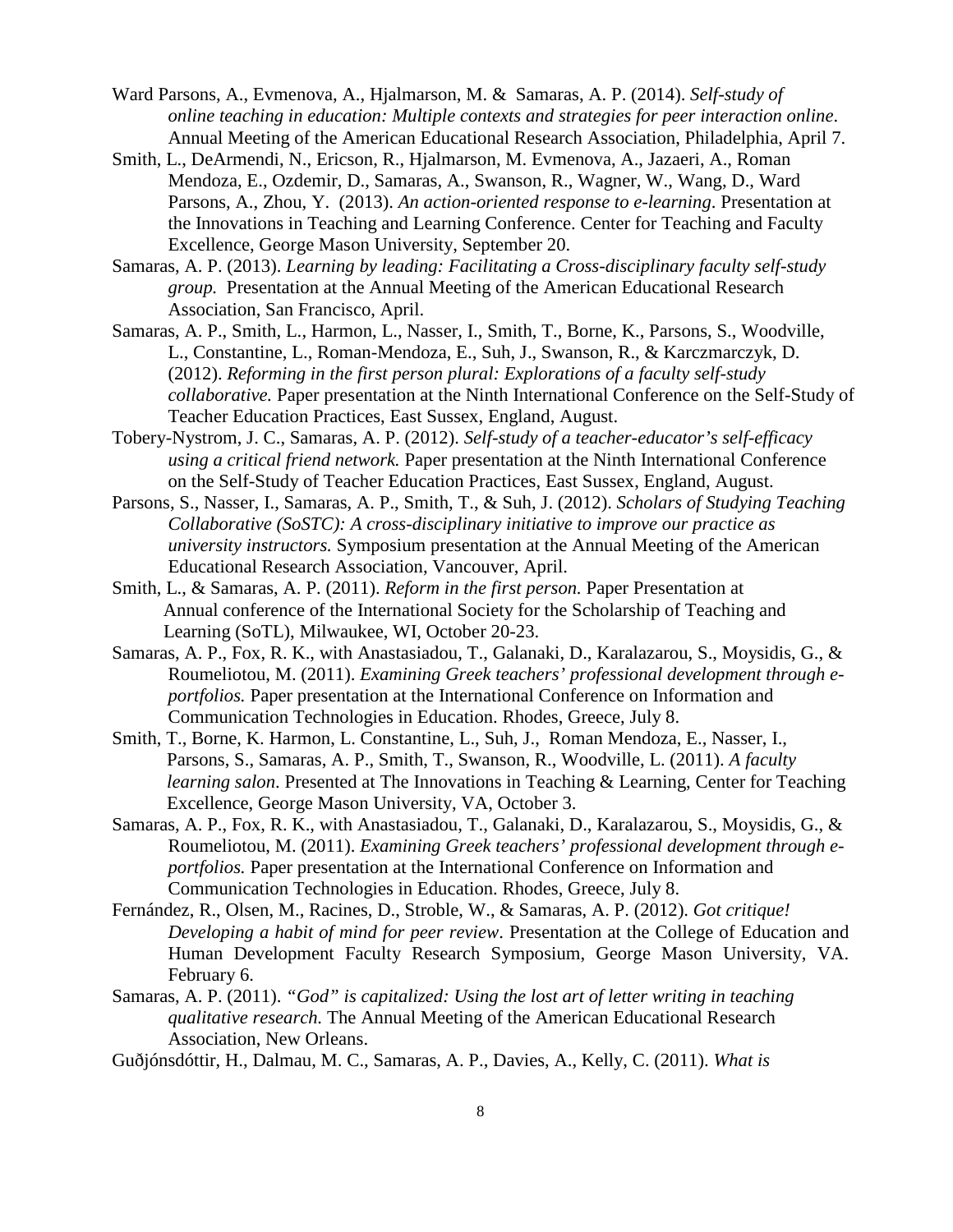*happening to the big questions?* The Annual Meeting of the American Educational Research Association, New Orleans.

- Samaras, A. P., Borne, K., Harmon, L.,Constantine, L., Suh, J., Roman Mendoza, E., Nasser, I., Parsons, S., Smith, L., Smith, T., Swanson, R., Woodville, L, & Eby, K. (2011). *Boundary crossers and bounty hunters.* Paper presentation. College of Education and Human Development Faculty Research Symposium, George Mason University, VA. February 7.
- Sell, C., & Samaras, A. P. (2011). *A self-study of letter writing as a tool for critical collaborative inquiry.* Paper presentation. College of Education and Human Development Faculty Research Symposium, George Mason University, VA.
- Samaras, A. P., & Pratt-Fartro, T. (2010). *Grow your own professional development: Faculty selfstudy*. Innovations in Teaching and Learning Conference, Center for Teaching Excellence, George Mason University, VA.
- Samaras, A. P., Guðjónsdóttir, H., McMurrer, J. R., & Dalmau, M. C. (2010). *Passionate voices: The public and private discourse of self-study in 2010 and the future.* Paper presentation. The Eighth International Conference on the Self-Study of Teacher Education Practices, East Sussex, England, August.
- Samaras, A. P., Lunenberg, M. (2010). *Dialoguing about our teaching of self-study: A cross Atlantic collaborative study.* Paper presentation. The Eighth International Conference on the Self-Study of Teacher Education Practices, East Sussex, England, **August.**
- Samaras, A. P. (2010). *Paint, construct, or knit your research proposal: Using arts-based selfstudy methods to teach qualitative research*. Paper Presentation at AERA, Qualitative Research SIG. Denver, Colorado, April/May.
- Samaras, A. P., Guðjónsdóttir, H., Dalmau, M. C., & McMurrer, J. R. (2010).*Qualifying our international research using self-study as a qualitative research genre.* Paper Presentation at AERA, S-STEP SIG. Denver, Colorado, April/May.
- McMurrer, J. R., Samaras, A. P., & Reo, R. (2010). *How we utilized a GMU survey tool to examine participants' perceptions of a professional organization.* Paper presentation. College of Education and Human Development Faculty Research Symposium, George Mason University, VA.
- Samaras, A. P. (2009). *Self-study of teacher educators in the USA: A double helix design***.** Poster Presentation at the European Association for Research on Learning and Instruction (EARLI) conference. Amsterdam, The Netherlands.
- Samaras, A. P., Guðjónsdóttir, H., Dalmau, M. C., & McMurrer, J. R. (2009). *A sociocultural perspective on the outgrowth and development of The Self-Study School*. Symposium, Annual Meeting of the American Educational Research Association (AERA), Self-Study of Teacher Education Practices SIG (S-STEP), San Diego.
- Kelley, D., McIlwain, M. J., Magaha O'Looney, J., & Samaras, A. P. (2009). *Journeys from a community of self-study scholars: Engaging with critical friends.* Paper presentation. Faculty Research Symposium, Enhancing and highlighting the research culture of CEHD: Linking research to core College values. George Mason University,VA.
- Mittapalli, K., & Samaras, A. P. (2009). Paradigm shift: Explorations in art-based self-study method. Paper presentation. *Faculty Research Symposium, Enhancing and highlighting the research culture of CEHD: Linking research to core College values*. George Mason University, VA.

Samaras, A. P., Adams-Legge, M., Breslin, D., Mittapalli, K., Magaha O'Looney, J. & Wilcox, D.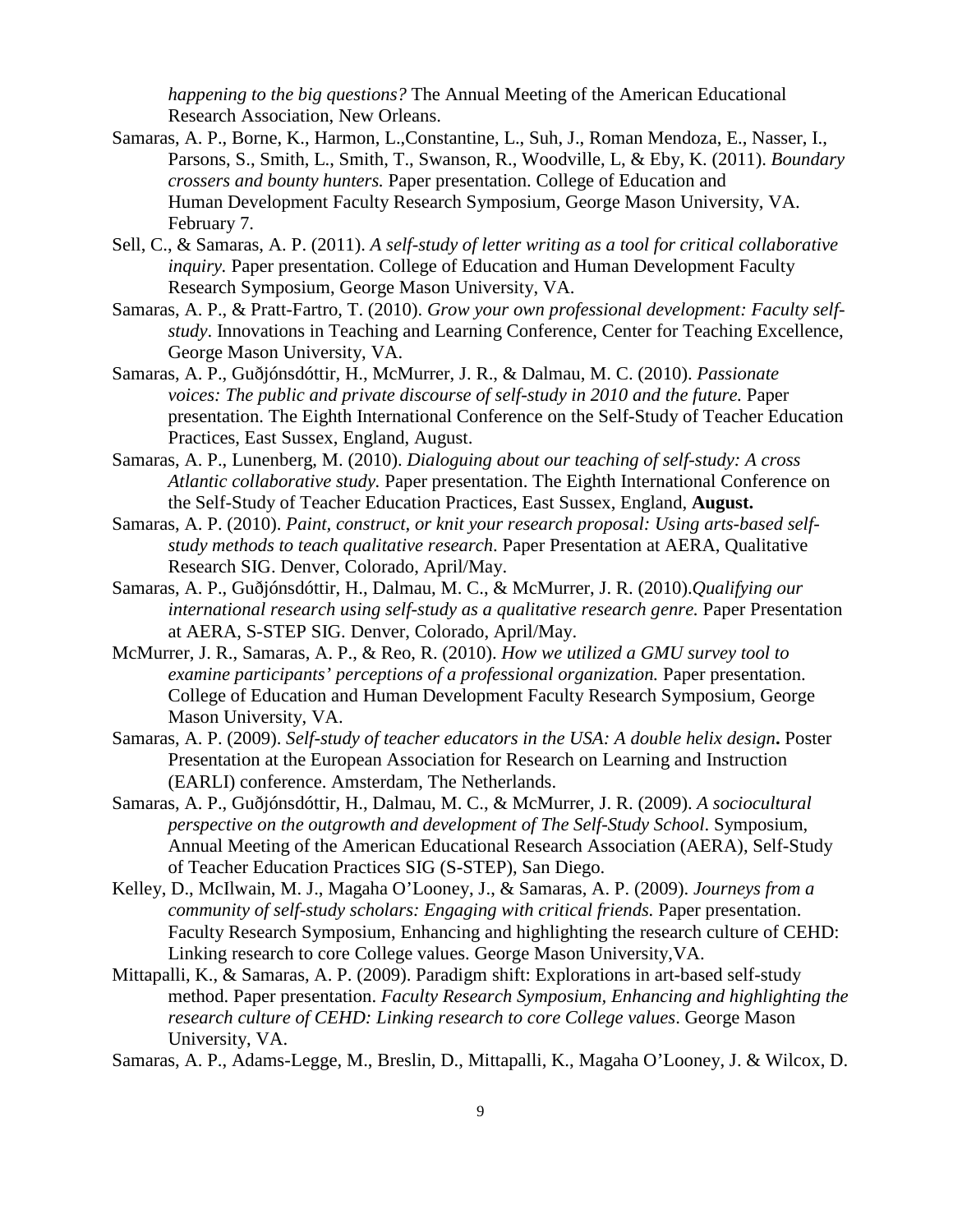(2007a). *Building a plane while flying it: Reflections of teaching and learning self-study.*  Paper presentation. AERA, Portfolios and Reflection in Teaching and Teacher Education SIG. Chicago, IL.

- Samaras, A. P., Adams-Legge, M., Breslin, D., Mittapalli, K., Magaha O'Looney, J., & Wilcox, D. R.(2007b). *But what's it look like?: Developing self-study exemplars in a research class.* Paper presentation. AERA, S-STEP. Chicago, IL.
- Samaras, A. P., Borne, K., Harmon, L.,Constantine, L., Suh, J., Roman Mendoza, E., Nasser, I., Parsons, S., Smith, L., Smith, T., Swanson, R., Woodville, L, & Eby, K. (2011). *Boundary crossers and bounty hunters.* Paper presentation. College of Education and Human Development Faculty Research Symposium, George Mason University, VA. February 7.
- Samaras, A. P., Guðjónsdóttir, H., Dalmau, M. C., & McMurrer, J. R. (2009). *A sociocultural perspective on the outgrowth and development of The Self-Study School*. Symposium, Annual Meeting of the American Educational Research Association (AERA), Self-Study of Teacher Education Practices SIG (S-STEP), San Diego.
- Kelley, D., McIlwain, M. J., Magaha O'Looney, J., & Samaras, A. P. (2009). Journeys from a community of self-study scholars: Engaging with critical friends. Paper presentation. *Faculty Research Symposium, Enhancing and highlighting the research culture of CEHD: Linking research to core College values*. George Mason University,VA.
- Samaras, A. P., Adams-Legge, M., Breslin, D., Mittapalli, K., Magaha O'Looney, J. & Wilcox, D. R. (2007a). Building a plane while flying it: Reflections of teaching and learning selfstudy. Paper presented AERA, Portfolios and Reflection in Teaching and Teacher Education SIG. Chicago, IL.
- Samaras, A. P., Adams-Legge, M., Breslin, D., Mittapalli, K., Magaha O'Looney, J., & Wilcox, D. R. (2007b). But What's It Look Like?: Developing Self-Study Exemplars in a Research Class. Paper presented AERA, S-STEP. Chicago, IL.
- Mittapalli, K., & Samaras, A. P., (2007). Madhubani art: A self-development journey of a researcher seeking answers through art and self-study. Paper presented at AERA, Arts-Based Education SIG. Chicago, IL.
- Samaras, A. P., Adams-Legge, M., Breslin, D., Mittapalli, K., Magaha, O'Looney, J., & Wilcox, D. R.(2006). *Emerging zones through alternative pedagogies: Collectively studying the intersections of self, research and practice.* Paper presentation at the 7<sup>th</sup> International L. S. Vygotsky Memorial Conference "Cultural-Historical Theory: Prospects of Development" Russian State University for the Humanities, Moscow.
- Samaras, A. P. (2005). *Self-study of Vygotskian applications in teacher educatio*n. Paper Presentation at the Scientific Committee of the First International Congress of the Society for Cultural and Activity Research (ISCAR). Acting in changing worlds: Learning, communication and minds in intercultural activities. Seville, Spain.
- Samaras, A. P., Kayler, M. A., Rigsby, L. C., Weller, K. L., & Wilcox, D. R. (2005). *Are your colleagues driving you up a wall?: A collective self-study of faculty team teaching*. Paper Presentation. AERA, S-STEP. Montreal, Canada.
- Kosnik, C., Beck, C., Freese, A. R., & Samaras, A. P. (2005). *Self-study research in teacher education as a basis for personal, professional, and program development.* An interactive symposium presented at AERA, S-STEP. Montreal, Canada.
- Niver, A. D., Samaras, A. P., & Mirochnik, E. (2004). *Invasion of the body of knowledge: Professionalism, fear, transformation.* Journal of Curriculum Theorizing (JCT) Annual Conference, Dayton, OH.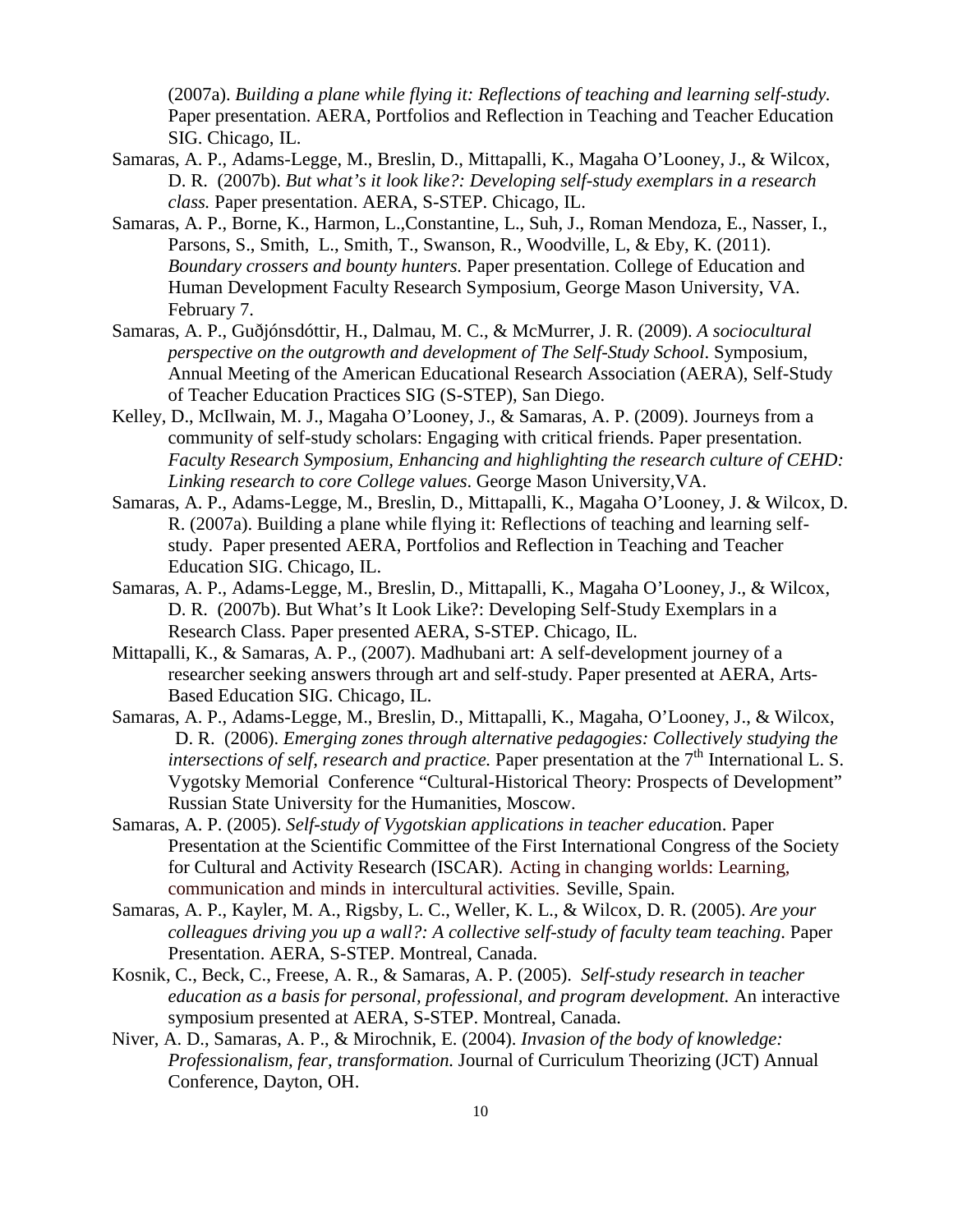Samaras, A. P. (2004). with contributions by E. K. DeMulder, N. Foote, M. A. Kayler, L. Newton, L. C. Rigsby, K. L. Weller, & Wilcox, D. R. *Hocus Pocus! The magic and mystery of working on teaching teams.* Paper Presentation at AERA, S-STEP. San Diego, CA.

Samaras, A. P. (2004). *Reverberatory self-study conversations: Seeing and re-seeing in the process of acting, knowing, and informing.* AERA Conference, San Diego, CA.

Kayler, M. A., DeMulder, E. K., Newton, L, Rigsby, L. C., & Samaras, A. P. (2003). *Leading change: A school commitment to student learning.* National Board for Professional Teaching Standards (NBPTS) Conference, Washington, DC.

Hicks, M. A., Berger, J. G., & Samaras, A. P. (2003). *Contours of identity: Theater as a language for hearing self-in-other.* Fifth International Conference on Transformative Learning, Teachers College, Columbia University, New York.

Kosnik, C., Freese, A. R., & Samaras, A. P. (2002). Searching for integrity of our research to our practices in three teacher education programs*.* Paper presented at *The Fourth International Conference on the Self-Study of Teacher Education Practices,* Herstmonceux Castle, East Sussex, England.

Samaras, A. P. (2001). *How did I end up here? Between who I am and how I teach.* AERA, Seattle, WA.

Samaras, A. P. with contributions by Reed, R. L. (2001). *Will you please cooperate. Drama and Education departments integrate the arts in teacher preparation.* AERA, Seattle, WA

Samaras, A. P. with contributions by Reed, R. L. (2001). *Renaissance faculty: Drama and Education departments integrate the arts in teacher preparation.* American Association of Colleges for Teacher Education (AACTE), Dallas, TX.

Samaras, A. P. with contributions by Reed, R. L. (2000). Transcending traditional boundaries through drama: Interdisciplinary teaching and perspective-taking. *Exploring myths and*  legends of teacher education: The Third International Conference on the Self-Study of *Teacher Education Practices*, Herstmonceux Castle, East Sussex, England.

Samaras, A. P., Howard B. J., & Wende, C. (1999). *Fresh footprints: Process assessment of an environmental science collaborative learning project for non-science majors.* AERA, Montreal, Canada.

Samaras, A. P. (1999). *A Vygotskian approach in teacher education: Self-study of a sociocultural model in preparing preservice teachers with a focus on examining their perspectives on learning to plan and teach*. District of Columbia Association of Colleges for Teacher Education (DCACTE) Teacher Education Conference, Trinity College, Washington, DC.

Samaras, A. P., & Wilson, J. C. (1998). *Am I invited? Perspectives of family involvement with technology in inner-city schools*. AERA, San Diego, CA.

Samaras, A. P. (1998). *Birthing legitimate research: The morality of self-study in teacher education*, AACTE, New Orleans, LA.

Samaras, A. P., & Wilson, J. C. (1997). *Making the road by walking it: Launching an inner-city school family-school involvement program using technology.* Association for Childhood International (ACEI). Portland, OR.

Samaras, A. P. (1997). *Using the Vygotskian approach in the teacher education Classroom.* Lilly Conference on College & University, Towson, MD.

Samaras, A. P. (1997). *Rhetorics Redux: Perspectives of early childhood teacher educators, Symposium with G. Fein, M. Rivkin, & M. Fryer.* The Association for the Study of Play (TASP), Washington, DC.

Samaras, A. P. (1997). *Rethinking the methods course: Promoting reflection through*